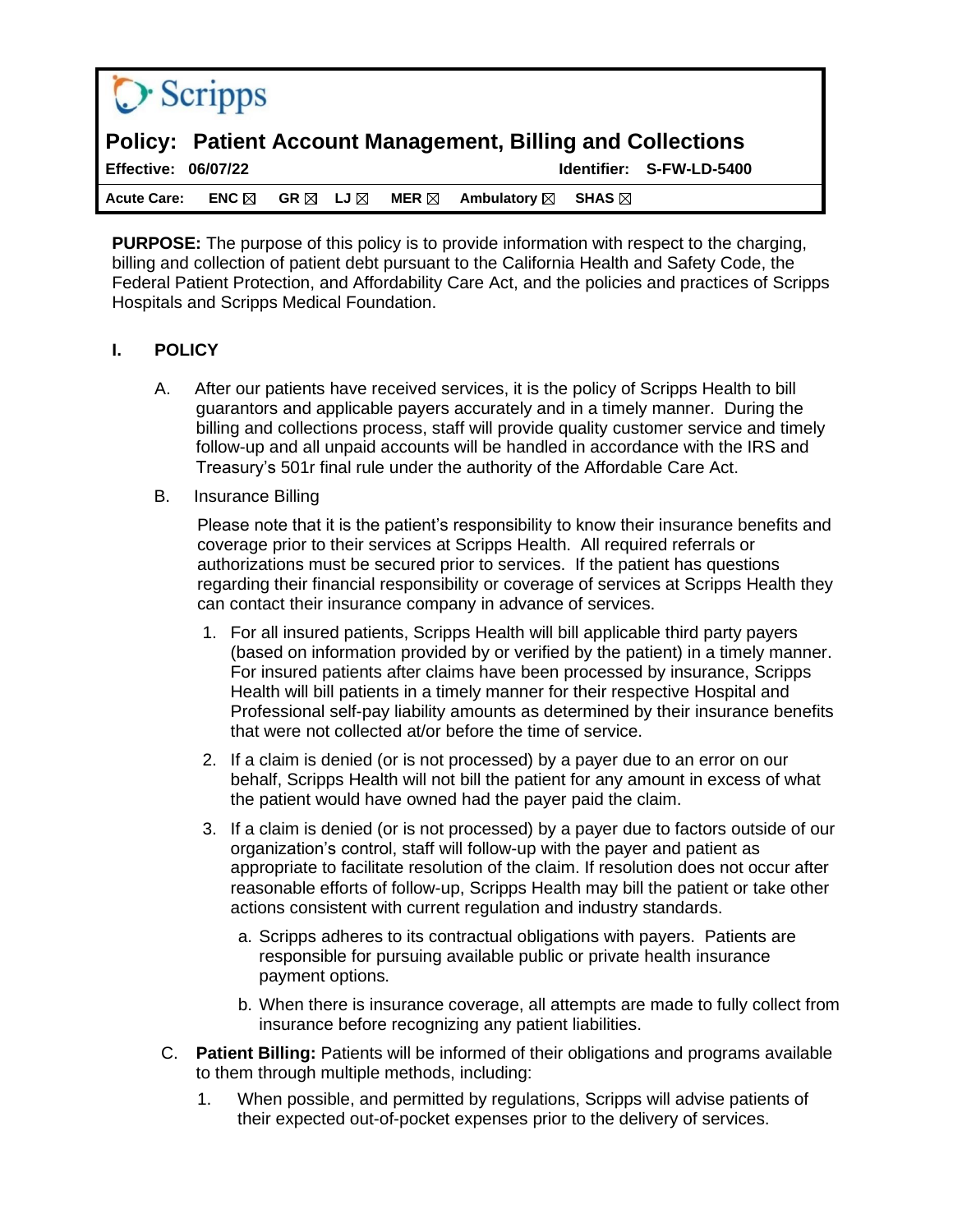- 2. Patients will be presented with an Agreement for Services, outlining their general financial obligations and agreement to cooperate with the organization in the collection of the hospital and professional debt. Also included is information regarding the availability of financial assistance.
- 3. Scripps programs offer patients a variety of options for meeting their financial obligations
	- a. Self Pay Discount program is offered to all uninsured patients or those wishing not to use their insurance, regardless of income. Refer: Patient Account, Self Pay Discount S-FW-LD-5407
	- b. Financial Assisstance, Discount Payment, Charity to those eligible based on income . Refer to Patient Accounts, Financial Assistance, including Chairty Care, Discounted Payments (FAP) S-FW- LD -5406
	- c. Extended payment plans that are interest free. Refer to Patient Account Management, Payment Plan LD-5404
- 4. Billing statements will include:
	- a. A prominent statement indicating the availability of financial assistance;
	- b. Dates of hospital and professional service(s);
	- c. If insurance carrier has been billed;
	- d**.** Website address where the FAP, FAP summary and financial assistance application can be found.
	- e. Scripps Health Customer Service contact information including an address and telephone number patients may call when they have questions about their bill or to obtain help with the financial assistance application process.
- 5. Patient billing questions will be responded to promptly by telephone or written communication. Benefits of the Scripps Financial Assistance Program will be communicated to self-pay patients via their monthly billing statements.
- 6. Financial assistance information is posted in key registration areas alerting patients to assistance resources.
- 7. If a Guarantor disagrees with the account balance, the Guarantor may request the account balance be researched and verified prior to account assignment to a collection agency.
- 8. All patients may request an itemized statement for their accounts at any time.

### D. **Patient Liabilities Collection:**

- 1. All patients receive a series of 4 statements for a period of up to 135 days from the date the patient's obligation was determined.
- 2. All accounts are held for a minimum of 180 days before being assigned to external agency for collection. Exceptions would be patients who expressly refuse to pay the obligation or cannot be located Accounts being evaluated for financial assistance will not be turned over to a collection agency until the conclusion of the financial assistance evaluation and all reasonable efforts have been exhausted or the patient fails to cooperate in pursuing his or her request for assistance.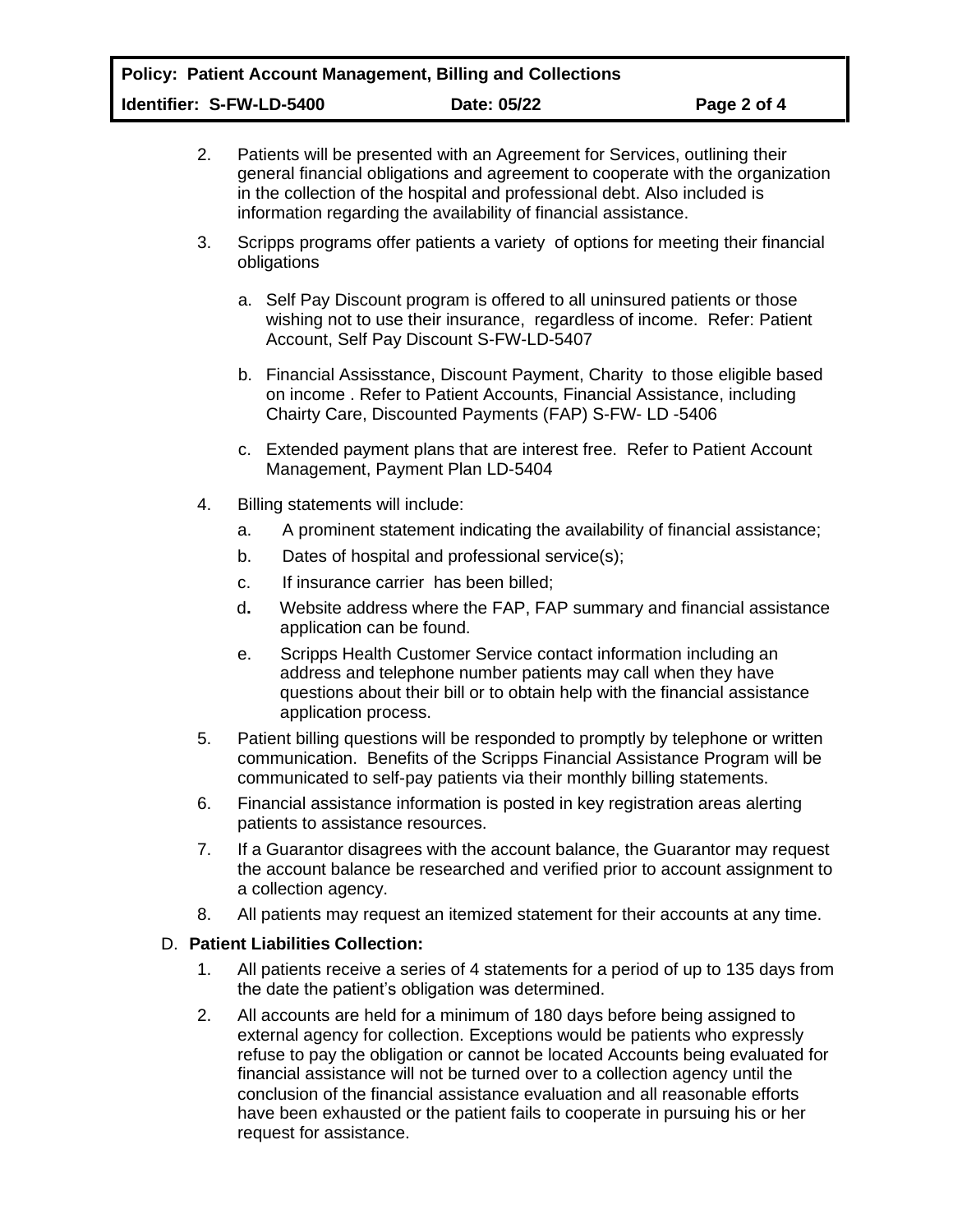- 3. Patients are informed that, should their account be assigned to a collection agency, all associated fees will be added to their account.
- 4. All collection efforts are suspended as long as the patient is making a good faith effort to apply for a federal or state program or the hospital's financial assistance program. Collection efforts will resume if the patient fails to comply with requests made in connection with these programs.
- 5. Scripps, or a collection agency, shall not engage in Extraordinary Collection Activities within 240 days of the first billing statement or after a patient has been determined eligible for financial assistance. Unless the patient has qualified for financial assistance, collection agencies may charge interest, and record abstract of judgments in conformity with all applicable laws.
- 6. All collection activity will be based upon written procedures followed by both Scripps collection staff and external collection agencies. Collections will be pursued in a consistent manner based upon those procedures and applicable law including the Federal Fair Debt and Collection Practices, State Rosenthal legislation, and state and federal financial assistance laws.
- 7. Extended payment plans without interest charges will be made available to patients that qualify for partial financial assistance. Payment terms will be negotiated between Scripps and the patient to allow the patient to pay the discounted amount over time. If the parties cannot agree, Scripps will implement a reasonable payment plan.
- 8. For international patient accounts, an external agency may be used to determine the patient's ability to pay and accounts may be referred to the agency upon discharge.
- 9. Accounts at a collection agency may be recalled and returned to Scripps Health at the discretion of Scripps Health and/or according to state or federal laws and regulations. Scripps Health may choose to work the accounts to resolution with the Guarantor or a third party as needed, or place the accounts with another collection agency.
- 10. Accounts with a 'Returned Mail" status are eligible for collections assignment after reasonable efforts have been documented and exhausted. If the patient address is Homeless after reasonable efforts to locate the Guarantor this account will be written off to Charity.
	- a. Efforts to obtain patient contact information may include:

i.Skip tracing to locate new Guarantor address

ii.Contacting the Guarantor via email, MyScripps, and/or telephone.

# **II. ATTACHMENT**

Patient Financial Services Glossary of Terms

# **III. REFERENCES**

- A. 26 U.S.C. 501 (r)
- B. 26 C.F.R. § 1.501(r)
- C. CA Health & Safety Code § 127400, 27401,127405,127410,127420y,127425,127435, 127440, 127444, 127436
- D. CA Civil Code sections 1788.14, 1788.52, 1788.58, 1788.185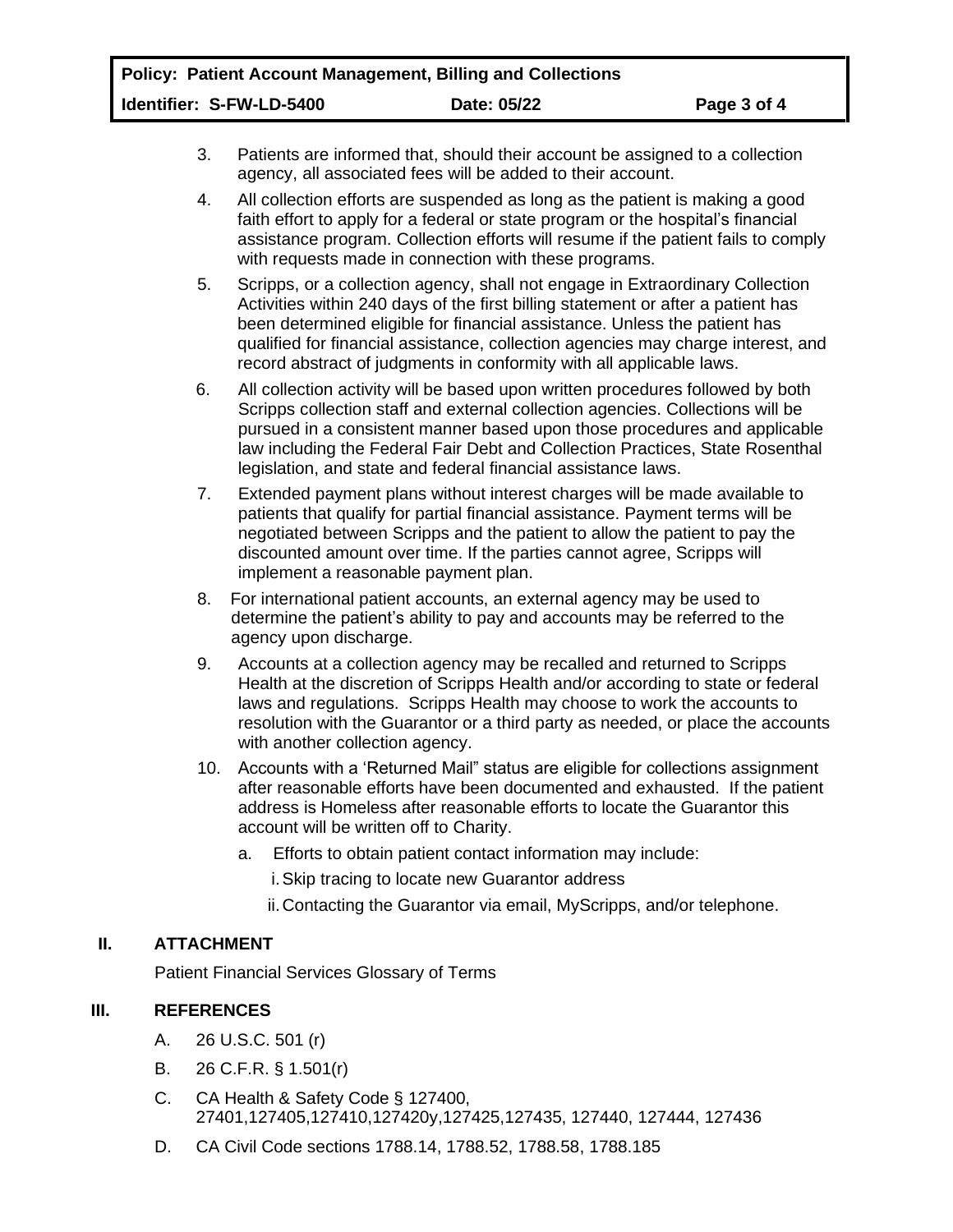**Policy: Patient Account Management, Billing and Collections Identifier: S-FW-LD-5400 Date: 05/22 Page 4 of 4**

### **IV. RELATED PRACTICE DOCUMENTS**

- A. Patient Account Management, Extended Payment Plan; S-FW-LD-5404
- B. Patient Financial Assistance Policy, including Discounted Payments and Charity Care (FAP[\)S-FW-LD-5406](https://scripps.policymedical.net/policymed/anonymous/docViewer?stoken=53fec0f9-2c4e-4ec8-af50-9abe8339cbaa&dtoken=15497e4a-b76b-4ff1-a8d5-db785990c96f)

#### **V. RELATED FORMS**

- A. Financial Assistance Brochure; [100-8560-2004](https://scripps.policymedical.net/policymed/anonymous/docViewer?stoken=53fec0f9-2c4e-4ec8-af50-9abe8339cbaa&dtoken=5f780fe6-698c-4787-af99-a5a873f5eda8) (reviewed 6/19)
- B. Your Hospital Stay and Caring for You [100-8720-206SW](https://scripps.policymedical.net/policymed/anonymous/docViewer?stoken=53fec0f9-2c4e-4ec8-af50-9abe8339cbaa&dtoken=c476b581-0c86-4dd4-a058-73a86a120696) , [100-8720-207SW](https://scripps.policymedical.net/policymed/anonymous/docViewer?stoken=53fec0f9-2c4e-4ec8-af50-9abe8339cbaa&dtoken=1b07f134-640e-43d0-b9aa-4b012363d1f1) (Spanish)
- C. Agreement for Services at a Scripps Facility; [100-8560-710SW,](https://scripps.policymedical.net/policymed/anonymous/docViewer?stoken=53fec0f9-2c4e-4ec8-af50-9abe8339cbaa&dtoken=d2a88787-4065-4337-a9ee-c110a82c74cc) [100-8560-711SW](https://scripps.policymedical.net/policymed/anonymous/docViewer?stoken=53fec0f9-2c4e-4ec8-af50-9abe8339cbaa&dtoken=cf845eb1-0e9a-47ff-98cd-643ef7a32cdc) (Spanish)

#### **VI. SUPERSEDED**

Patient Account Management, Billing and Collections; S-FW-LD-5400, 06/19

| <b>Document Chronology</b> |                                     |           |
|----------------------------|-------------------------------------|-----------|
| Original: 12/06            | Revised: 08/14, 06/16, 06/19, 05/22 | Reviewed: |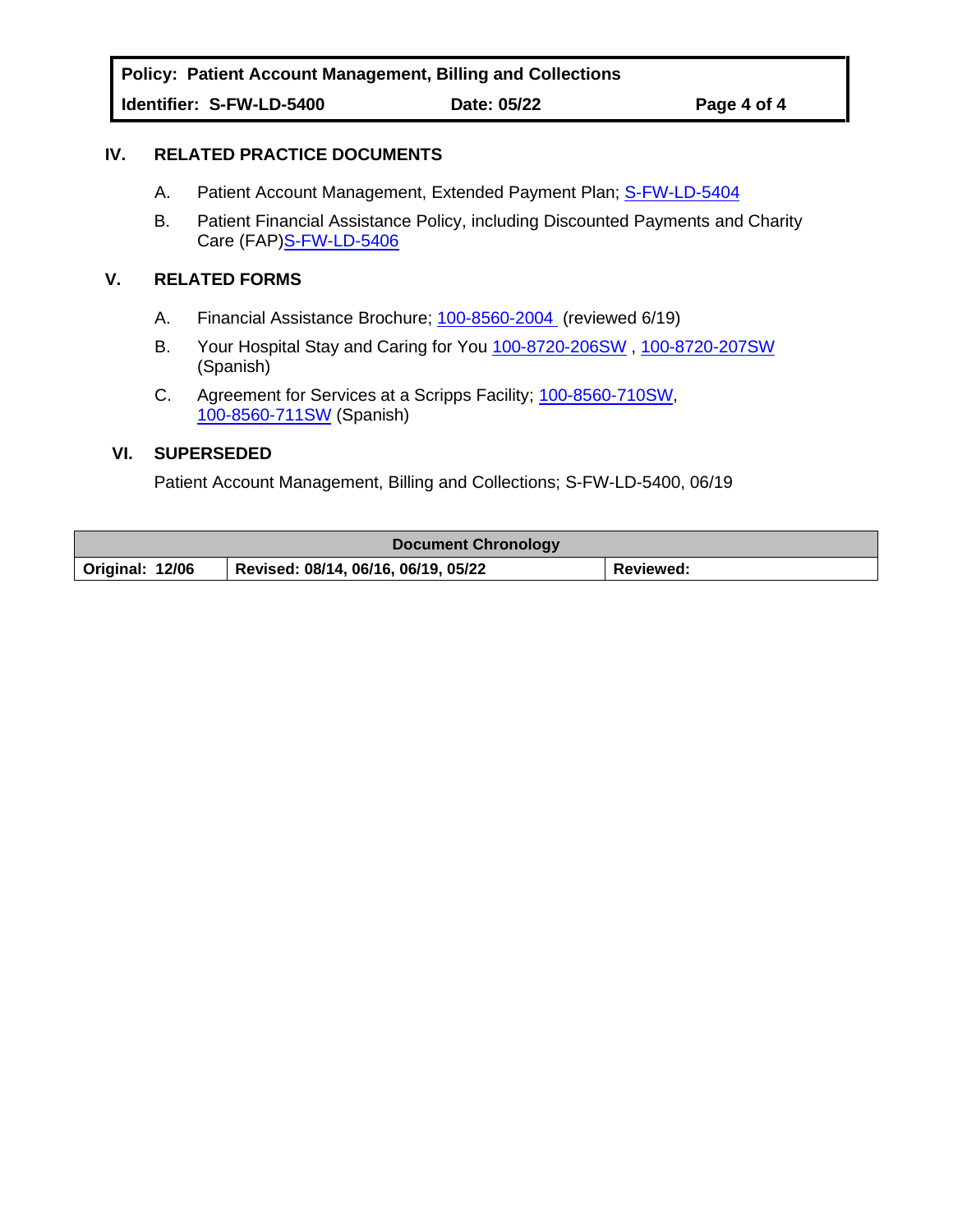**ATTACHMENT: Patient Financial Services Glossary of Terms Identifier: S-FW-LD-5400 Date: 05/22 Page: 1 of 2**

| <b>Charity Care</b>                                                         | That portion of care provided by a hospital to a patient for which a third<br>party payer is not responsible and the patient is unable to pay, and for<br>which the hospital has no expectation of payment.                                                                                                                                                                                                                                                                                                                                                                                                                                                                                                                             |
|-----------------------------------------------------------------------------|-----------------------------------------------------------------------------------------------------------------------------------------------------------------------------------------------------------------------------------------------------------------------------------------------------------------------------------------------------------------------------------------------------------------------------------------------------------------------------------------------------------------------------------------------------------------------------------------------------------------------------------------------------------------------------------------------------------------------------------------|
| <b>Discounted</b><br><b>Financial</b><br><b>Assistance</b><br><b>Amount</b> | This amount represents the amount generally billed (AGB) as defined by<br>Internal Revenue Service (IRS) requirements. Scripps uses the prospective<br>method for determining AGB and estimates the amount it would be paid by<br>Medicare, including amounts payable by a Medicare beneficiary. After a<br>determination of eligibility, this amount represents the maximum a qualified<br>patient will be required to pay.                                                                                                                                                                                                                                                                                                            |
| <b>Established</b><br><b>Cash Price</b>                                     | Established Cash Price is the expected payment amount after applying a<br>discount to its full charges for services. This amount is offered to patients<br>who have no insurance and qualify under the hospital's discount payment<br>policy but who have not been determined eligible for financial assistance.<br>Patients determined eligible for financial assistance will not be required to<br>pay more than the Discounted Financial Assistance Amount.                                                                                                                                                                                                                                                                          |
| <b>Extraordinary</b><br><b>Collection</b><br><b>Activities</b>              | Extraordinary collection activities are those that require legal or judicial<br>process or involve selling an individual's debt to another party or reporting<br>adverse information about the individual to consumer credit reporting<br>agencies.                                                                                                                                                                                                                                                                                                                                                                                                                                                                                     |
| <b>Family Income</b>                                                        | Determined by recent pay stubs and tax returns.                                                                                                                                                                                                                                                                                                                                                                                                                                                                                                                                                                                                                                                                                         |
| <b>Federal</b><br><b>Poverty Level</b>                                      | The most recent poverty guidelines periodically adopted by the federal<br>Department of Health and Human Services for determining financial<br>eligibility for participation in various programs based upon family size as<br>applicable to California.                                                                                                                                                                                                                                                                                                                                                                                                                                                                                 |
| <b>Financially</b><br>Qualified<br>patient                                  | Financially qualified patient" means a patient who is both of the following:<br>(1) A patient who is a self-pay patient, as defined in subdivision (f), or a<br>patient with high medical costs, as defined in subdivision (g).<br>(2) A patient who has a family income that does not exceed 400 percent of<br>the federal poverty level                                                                                                                                                                                                                                                                                                                                                                                               |
| <b>Guarantor</b>                                                            | The person with financial responsibility for the patients health care<br>services, usually the patients parent or legal guardian.                                                                                                                                                                                                                                                                                                                                                                                                                                                                                                                                                                                                       |
| <b>Homelessness</b>                                                         | A person is homeless if he/she lives:<br>1. In a place not meant for human habitation such as: streets, cars,<br>abandoned buildings, parks;<br>2. In an emergency shelters;<br>3. In transitional or supportive housing (for people coming from street or<br>shelter) and;<br>4. In any of the above places, but is in a hospital/institution short-term (30<br>days or less)<br>Or if he/she is:<br>5. Evicted within a week from a private dwelling<br>6. Discharged within a week from an institution that does not provide<br>housing as part of discharge planning<br>7. A victim of Domestic Violence who does not have a secure living<br>environment<br>8. Or no subsequent residence has been identified and has no resources |